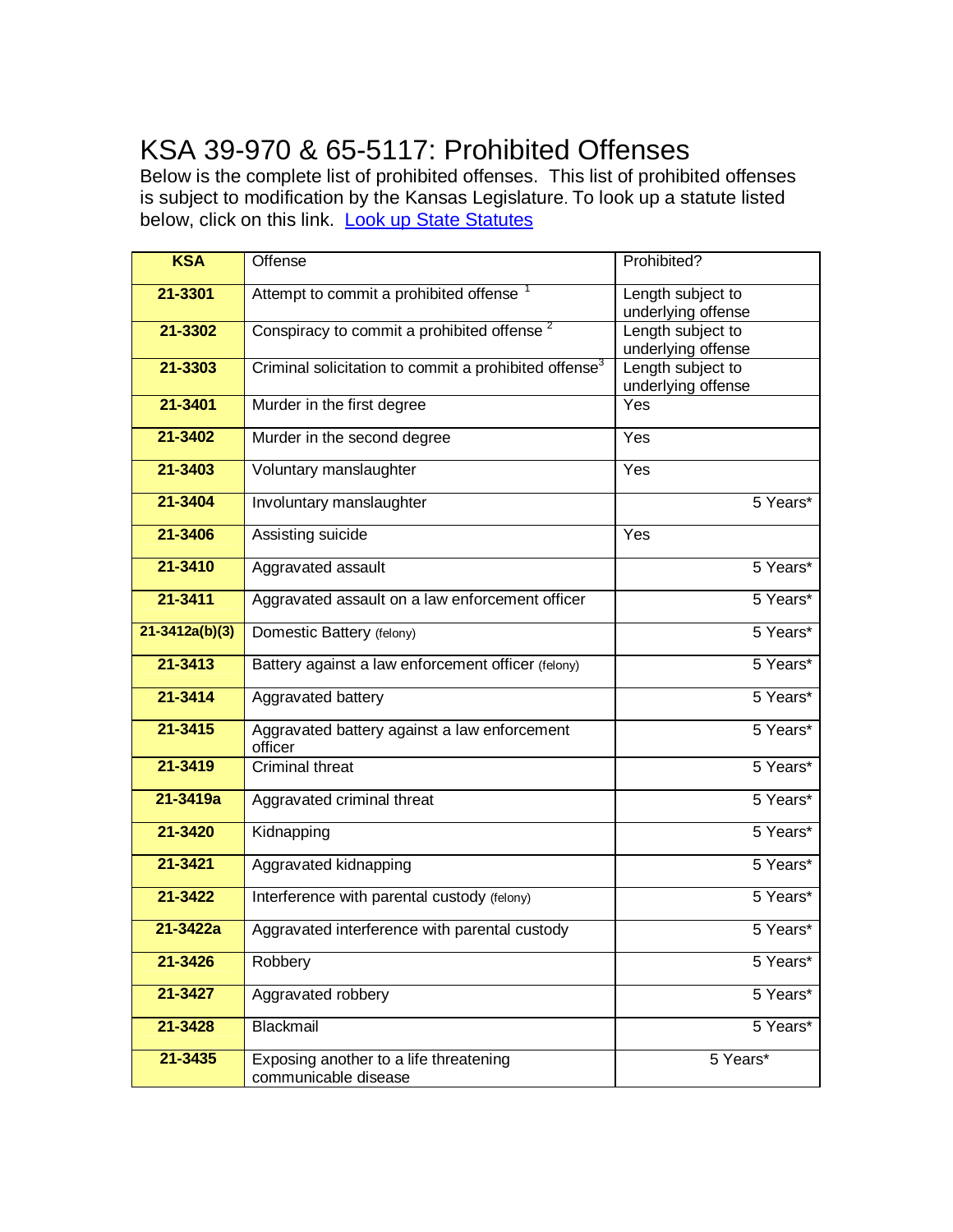| 21-3437     | Mistreatment of a dependent adult (misdemeanor or<br>felony)              | Yes              |          |
|-------------|---------------------------------------------------------------------------|------------------|----------|
| 21-3438     | Stalking                                                                  |                  | 5 Years* |
| 21-3439     | Capital murder                                                            | Yes              |          |
| 21-3440     | Injury to a pregnant woman (felony)                                       |                  | 5 Years* |
| 21-3441     | Injury to a pregnant woman by vehicle (felony)                            |                  | 5 Years* |
| 21-3442     | Involuntary manslaughter while driving under the<br>influence             |                  | 5 Years* |
| 21-3446     | Trafficking                                                               |                  | 5 Years* |
| 21-3447     | Aggravated Trafficking                                                    |                  | 5 Years* |
| 21-3448     | Battery against a mental health employee                                  |                  | 5 Years* |
| 21-3449     | Terrorism                                                                 |                  | 5 Years* |
| 21-3450     | Illegal use of weapons of mass destruction                                |                  | 5 Years* |
| 21-3451     | Furtherance of Terrorism or Illegal Use of Weapons<br>of Mass Destruction |                  | 5 Years* |
| 21-3502     | Rape                                                                      | $\overline{Yes}$ |          |
| 21-3503     | Indecent liberties with a child                                           | Yes              |          |
| 21-3504     | Aggravated indecent liberties with a child                                | $\overline{Yes}$ |          |
|             |                                                                           |                  |          |
| 21-3505     | Criminal sodomy (felony)                                                  |                  | 5 Years* |
| 21-3506     | Aggravated criminal sodomy                                                | Yes              |          |
| 21-3508     | Lewd and lascivious behavior (felony)                                     |                  | 5 Years* |
| 21-3510     | Indecent solicitation of a child                                          | Yes              |          |
| $21 - 3511$ | Aggravated indecent solicitation of a child                               | Yes              |          |
| 21-3513     | Promoting prostitution (felony)                                           |                  | 5 Years* |
| 21-3516     | Sexual exploitation of a child                                            | Yes              |          |
| 21-3517     | Sexual battery                                                            | Yes              |          |
| 21-3518     | Aggravated sexual battery                                                 | Yes              |          |
| 21-3520     | Unlawful sexual relation                                                  |                  | 5 Years* |
| 21-3522     | Unlawful voluntary sexual relations                                       |                  | 5 Years* |
| 21-3523     | Electronic solicitation                                                   |                  | 5 Years* |
| 21-3601     | Bigamy                                                                    |                  | 5 Years* |
| 21-3602     | Incest                                                                    |                  | 5 Years* |